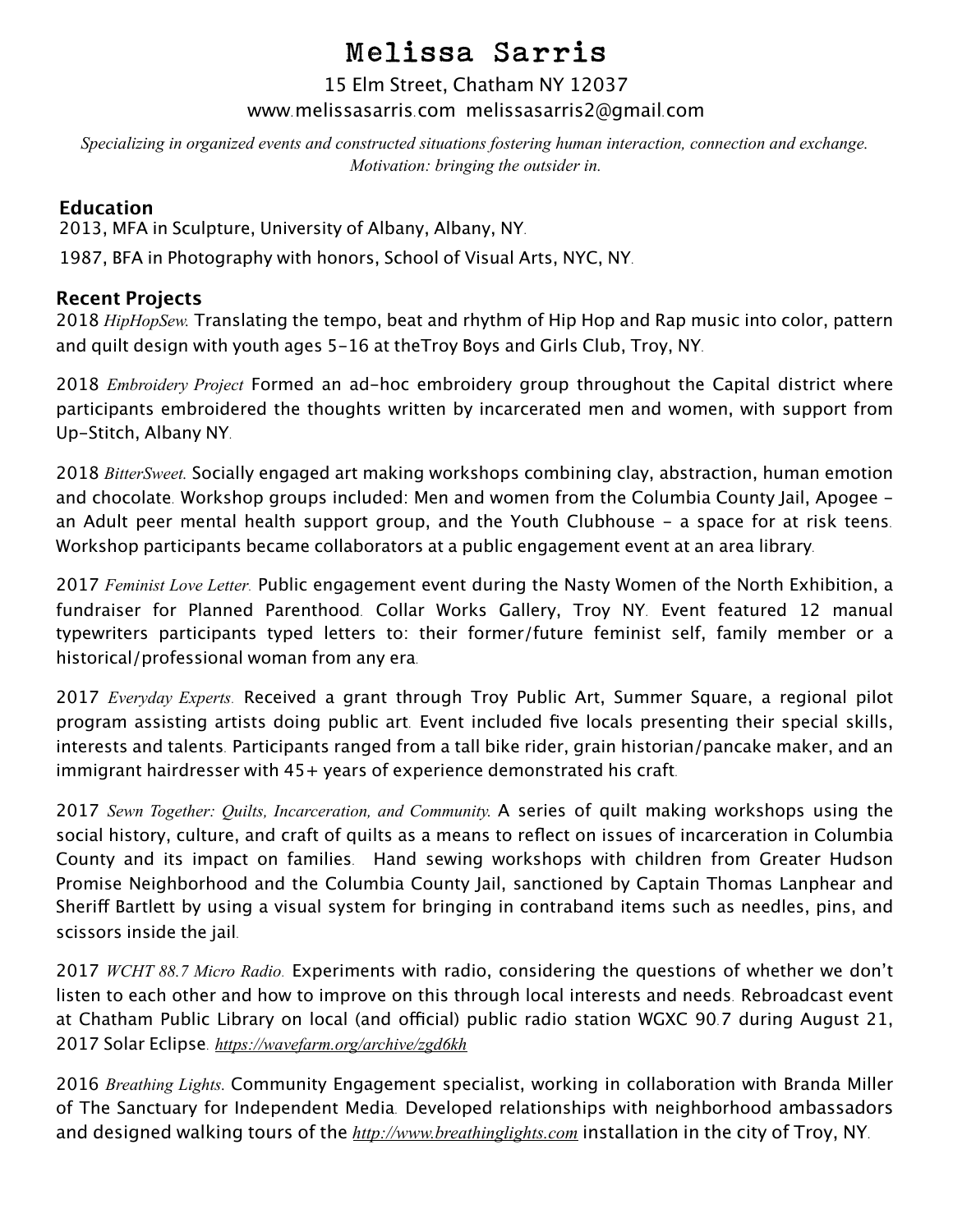#### **Recent Projects** *(continued)*

2016 *Vacant Buildings Vanished Dreams.* Received a grant from Workforce Development and worked in collaboration with Branda Miller of The Sanctuary for Independent Media and Filmmaker Julie Casper Roth to create an interactive neighborhood tour featuring video in situ and an interactive online map (Affinity project associated with Breathing Lights.)

*<http://www.mediasanctuary.org/VacantBuildingsVanishedDreams>*

2015 *Chocolate Beyond the Bars.* Repair the World Gallery, Brooklyn NY.In Collaboration with Heather Hart. Adapted a project created for an art class taught at the Columbia County Jail.

2015 *Drawing from Memory.* Culture Lounge, Staten Island Arts, Staten Island, NY. Ferry riders en route to Staten Island were invited to call a toll free number to tell a childhood memory. An artist answers in a gallery at the St. George Ferry Terminal and makes a drawing while they listen. *[https://](https://drawingfrommemory.wordpress.com) [drawingfrommemory.wordpress.com](https://drawingfrommemory.wordpress.com)*

2014 *Art Omi Audio Walking Tour.* Art Omi, Ghent, NY. Edited audio stories told by past artists in residence about the place of Art Omi. *<https://soundcloud.com/melissasarris/sets/omi-stories-a-self-guided>*

#### **Teaching**

2017 Roarke Center, Troy NY. Summer Collaboration with teaching artist/sculptor Madison LaVallee and photographer Jason van Staveren to create socially engaged programming for Roarke Center participants. Project culminated in an exhibition at the Troy Center for the arts titled *Our Place*, with a public engagement event at the opening.

2015-Present. Siena College, Loudonville, NY.

*Basic Design 1.* Reinvigorated existing curriculum to include color theory and beginning three dimensional design concepts. *Introduction to Socially Engaged Art; In Theory and Practice.* Created new curriculum for a lecture survey art course.

2015-Present. Columbia County Jail, Hudson, NY. Art programming for men and women in partnership with ReEntry Columbia. Projects include 2-D collage, paint, and clay works with the intent of using art processes to relieve stress and foster personal expression.

2016 Brookwood Secure Center, Hudson, NY. Summer High School Art teacher for 14-19 year old boys. Created curriculum that included, painting, print making, drawing, and clay, using limited materials/tools allowed within the restrictions of the facility.

2014 Chatham Elementary School. Created art programming for Kid's Club, a summer program for children 5-12 years old in conjunction with Art School of Columbia County, using a grant from Berkshire Taconic Foundation. Projects dovetailed with Kid's Club themes including the environment, farm to table, and culminated with a completely children-run carnival.

2014 Chatham Public Library. Created a wire sculpture workshop for children titled *Enabling Your Abilities,* where children reverse engineered computer equipment to create a wearable artwork that would give them "super powers." This project was originally developed while teaching college students at University of Albany and adapted for this younger audience.

2011-2013 University of Albany. Instructor for *Three-Dimensional Design*. Responsible for curriculum development and all instruction, studio supervision, demonstrations, and grading. Developed new course materials and projects.